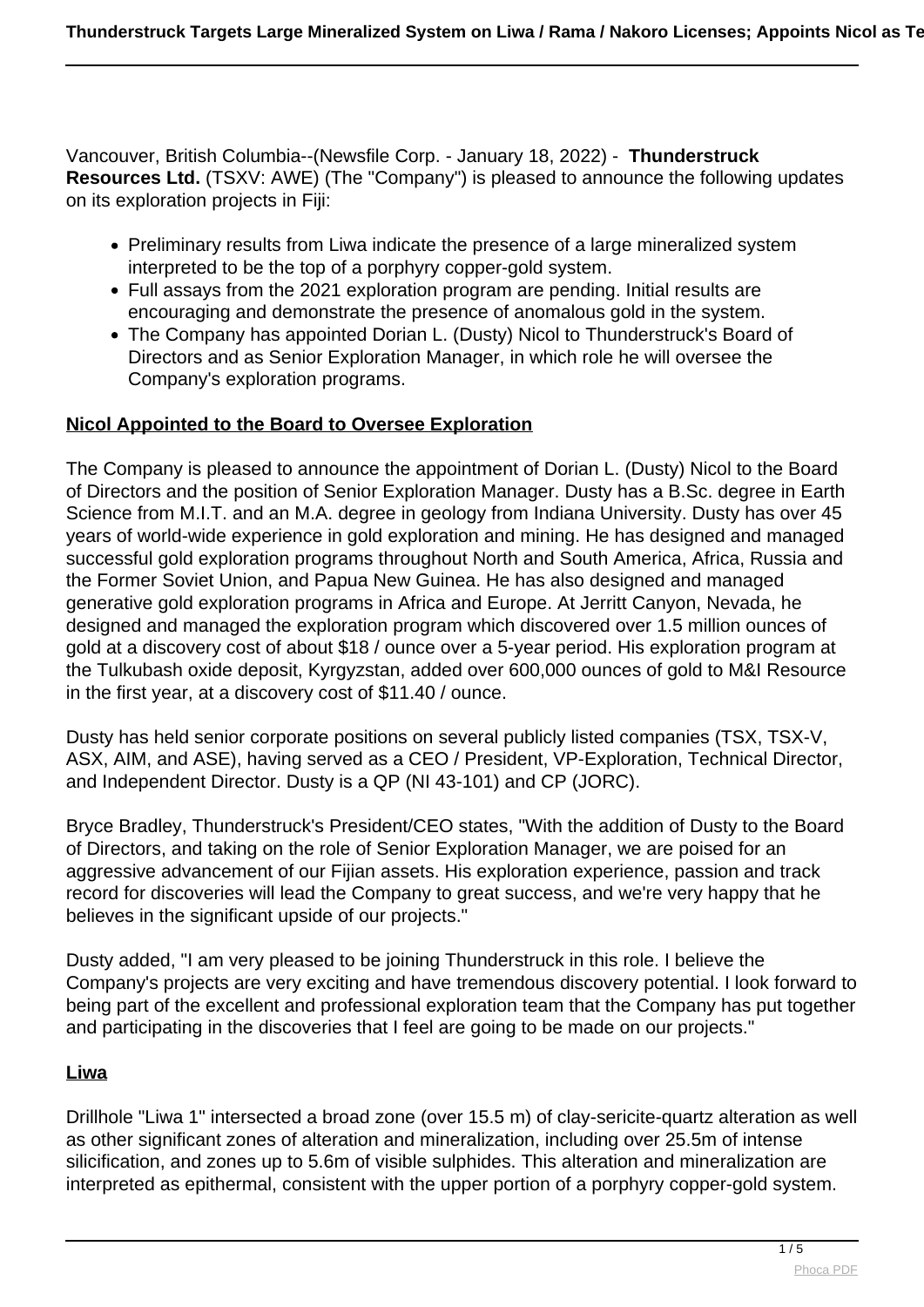

Assays from this drillhole are pending. An interval of 0.24m at 1.65 g/t Au and 5.14 g/t Ag was intersected in this drillhole.

Fig. 10 Ceneralized alteration mineralization wasing nattern for telesconed normbory Cu denosity hased on the gen **Figure 1: Diagram of a telescoped porphyry-copper system from Sillitoe, 2010 "Porphyry Copper Systems". Edited to show possible relationship between Liwa and Rama.**

To view an enhanced version of this graphic, please visit: [https://orders.newsfilecorp.com/files/2901/110631\\_d3bfb1f8c474bad4\\_002full.jpg](https://orders.newsfilecorp.com/files/2901/110631_d3bfb1f8c474bad4_002full.jpg)

Results from the drill hole confirm the presence of anomalous gold grades at depth on the property. Further, they indicate that the epithermal system linked to gold grades at surface continues at least 72m below ground, with continued potential at greater depths. Mineral alteration and vein textures at depth suggest that a complex and potentially ore-forming system exists at Liwa. Additionally, these features allude to the existence of a deeper "boiling zone" that is predicted to host higher gold grades at depth ([See press release dated October 11, 2019](https://www.newsfilecorp.com/redirect/7eVg1IqyWV)).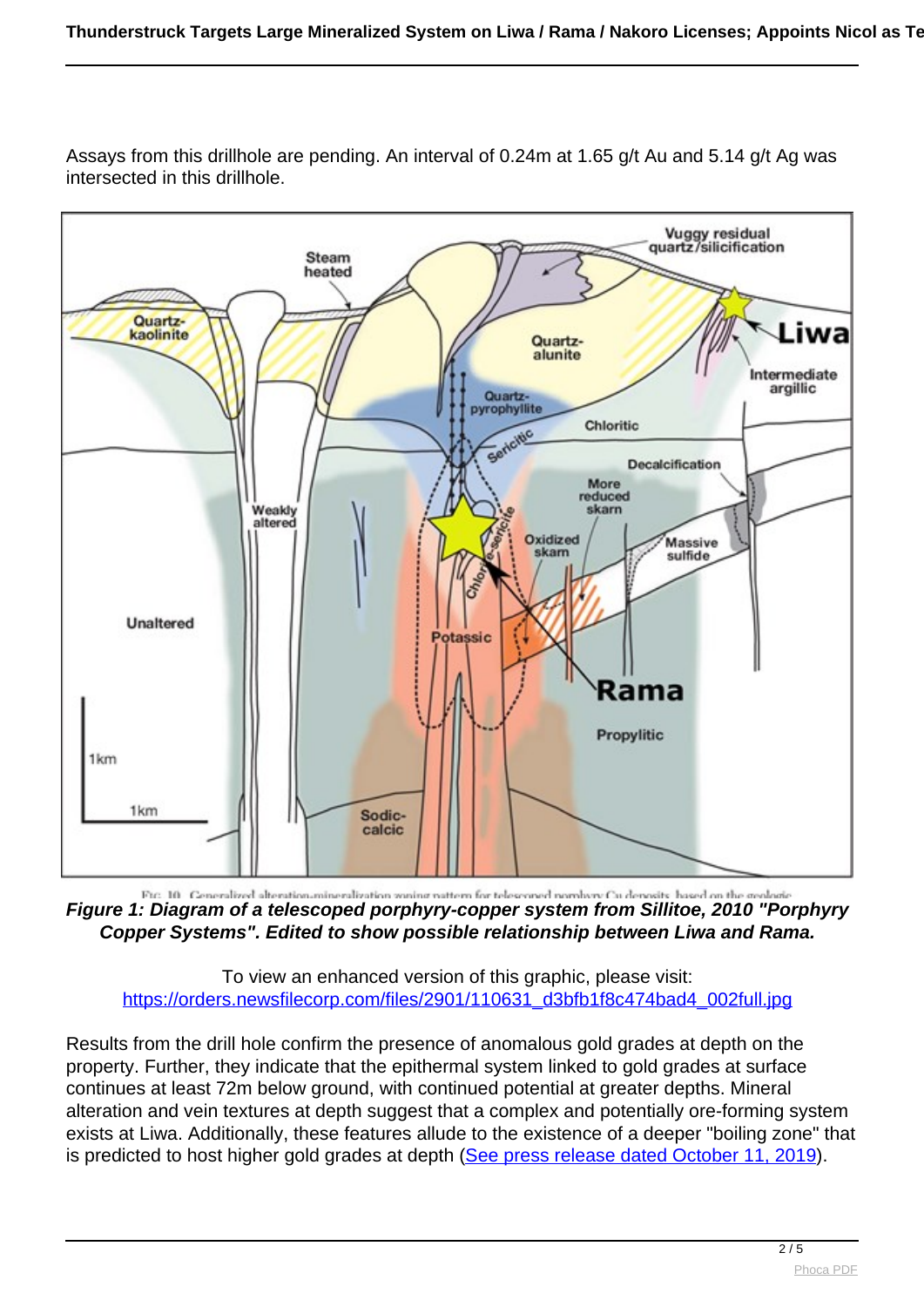Assays of samples collected during the 2021 mapping campaign confirm further extension of the epithermal system along-strike at Liwa, with samples in the new area grading up to 0.4 g/t Au. Additionally, the new outcrop of the Liwa Ridge breccia graded up to 1.010 g/t Au and 22.3 g/t Ag. This outcrop allowed for structural measurements to be taken of the breccia, which will lead to much improved drillhole targeting when the structure is drilled in 2022. The geochemistry and alteration at Liwa support the idea that is the top of a porphyry copper-gold system. Liwa is adjacent to the Company's Rama License, which has been identified as a porphyry copper-gold system. This supports the speculation that Liwa and Rama may be part of one large mineralized porphyry copper-gold system.

In addition, a distinct unit of volcanic rock hosting sulphide mineralization has been identified at Liwa, similar to the volcanic unit hosting massive sulphide mineralization at the Company's volcanogenic massive sulphide (VMS) projects, Korokayiu and Nakoro. This volcanic unit has been identified in both drill core and outcrop. This adds credence to the notion that the company's properties are all situated within a broad metallogenic region hosting a variety of deposit types. The geological team is excited to develop this idea further as they continue to refine their understanding of the region's geology.

| <b>Interval Start</b> | <b>Interval End</b> | <b>Interval Length</b> | <b>Au</b> g/t | Ag g/t |
|-----------------------|---------------------|------------------------|---------------|--------|
| 30.9                  | 1.14                | 0.24                   | 1.675         | 5.14   |
| 100.8                 | 101.5               | N. 1                   | 0.07          | 1.34   |
| 103.9                 | 104.4               | 0.5                    | 0.01          | .86    |

Table 1: Intervals from the Liwa 1 drillhole with the highest precious metal grades.

Table 2: Rock samples collected during Liwa mapping with significant precious metal grades.

| <b>Sample</b> | Au g/t | Ag g/t |
|---------------|--------|--------|
| 21OVP029      | 1.010  | 5.19   |
| 21OVP030      | 0.511  | 22.3   |
| 210VP031      | 0.539  | 19.75  |
| 21OVP032      | 0.013  | 1.65   |

# **Nakoro**

Mapping on the Nakoro prospect was carried out between 24/11/2021 and 03/12/21. The purpose of this was: to verify the work and results of previous studies; develop a better understanding of the structure in the area; develop a better understanding of the alteration in the area; and to investigate the extension of existing targets along-strike.

Company geologists uncovered a 2km along-strike extension of the Nakoro massive sulphide gossans that can be correlated to targets that were historically drilled by Anglo American. This represents a significant enlargement of the prospect and provides additional targets for drilling in the 2022 season. Additionally, a gabbro intrusion hosting copper minerals such as bornite and chalcopyrite was discovered to the east of Nakoro Village. This is a potentially significant component of the mineralising system at Nakoro, and company geologists are excited to develop it further through upcoming assay results and investigation in the 2022 exploration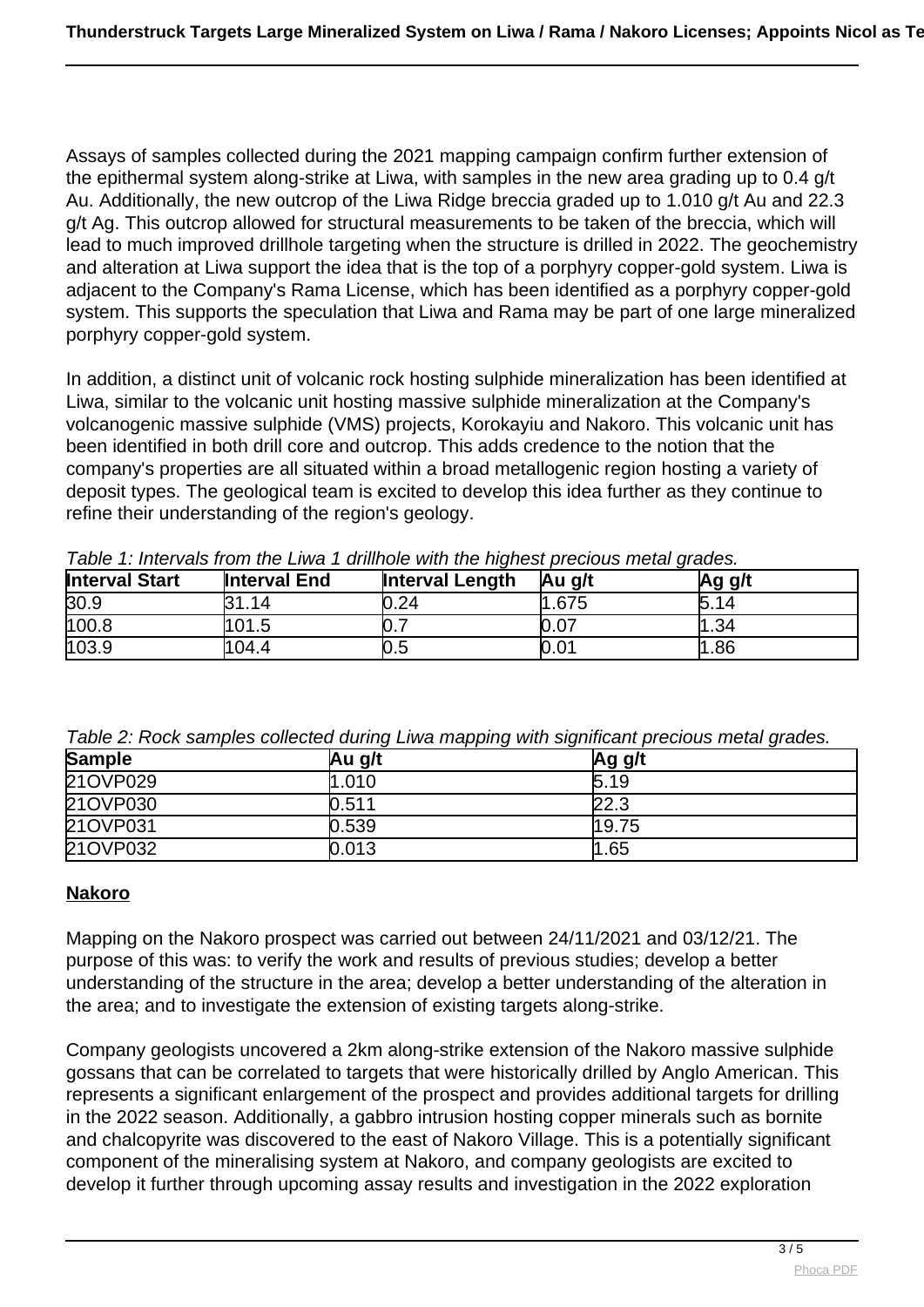season. The complexity of the geology in the area confirms that this was a geologically dynamic region of Fiji with great mineral potential.

# **2022 Exploration Plans**

The exploration program for 2022 is being developed and is contemplated to include the following:

•Liwa: Drilling at Liwa Ridge, Jensen's, Gunn and Vatuvatulevu.

•Nakoro: Drilling Gossan Unit, geological mapping, and geochemical sampling both directions along strike; potentially drilling intrusive unit.

•Rama: Investigating Senikura Zone: objective to confirm presence of high-sulphidation epithermal system and define drill targets for late 2022 or early 2023.

•Korokayiu: drilling defined targets at Wainaleka. Defining and drilling new targets at Kula 1. •Regional and district-scale geologic mapping and geochemical sampling over Liwa-Rama and Nakoro-Liwa deposits.

# **About Fiji**

Viti Levu, the main island of Fiji, has a long mining history. It is on the prolific Pacific Ring of Fire, a trend that has produced numerous large deposits, including Porgera, Lihir and Grasberg. The island of Viti Levu hosts Namosi, held by a joint venture between Newcrest and Mitsubishi. Newcrest published Proven and Probable Reserves for Namosi of 1.3 billion tonnes at 0.37% Cu and 0.12 g/t Au (5.2M ounces Au and 4.9M tonnes Cu). Namosi is now undergoing environmental assessment as part of the permitting process. Lion One Metals is now developing its Tuvatu Project, with Indicated Resources of 1.00 million tonnes at 8.48 g/t Au (274,600 ounces Au), and Inferred Resources of 1.33 million tonnes at 9.0 g/t Au (384,000 ounces Au) reported at a 3.0 g/t Au lower cutoff. The Vatukoula Gold Mine has been operating for 80 years, producing in excess of 7 million ounces.

# **About Thunderstruck Resources**

Thunderstruck Resources is a Canadian mineral exploration company that has assembled extensive and highly prospective properties in Fiji on which recent and previous exploration has confirmed zinc, copper, and precious metals mineralization. The Company provides investors with exposure to a diverse portfolio of exploration stage projects with potential for zinc, copper, gold and silver in a politically safe and stable jurisdiction. Thunderstruck trades on the Toronto Venture Exchange (TSX-V) under the symbol "AWE" and United States OTC under the symbol "THURF".

# **Methodology and QA/QC**

The analytical work reported on herein was performed by Australian Laboratory Services Pty. Ltd. (ALS) at Perth, WA. ALS is an ISO-IEC 17025:2017 and ISO 9001:2015 accredited geoanalytical laboratory and is independent of the Thunderstruck Resources and the QP.

Rock and drill core samples were subject to crushing with >85% passing 3.15mm and then